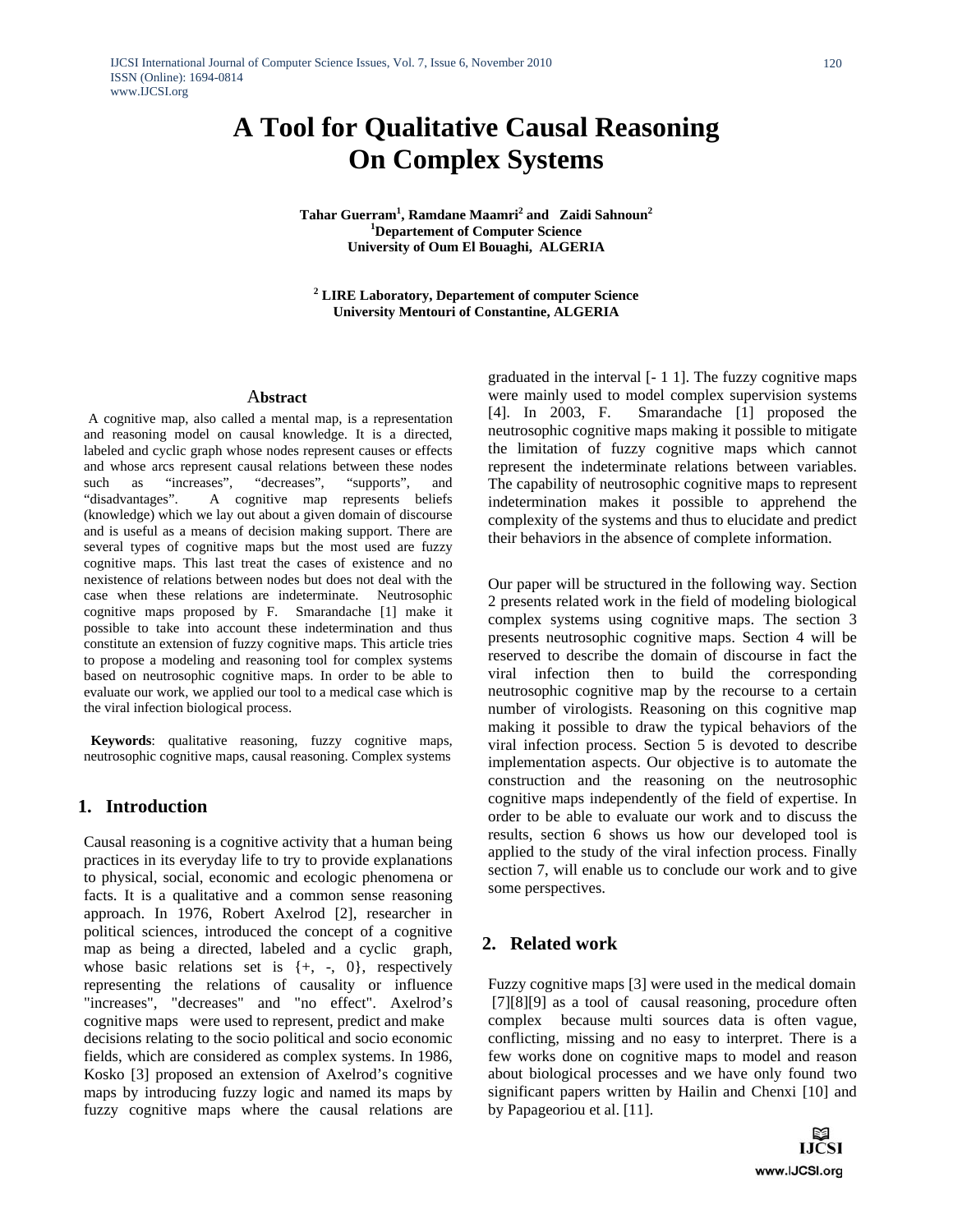The first paper [10] introduced the qualitative reasoning technology to model and to analyze the virus penetration in the animal cell. The authors distinguish three classes of factors (See table 1) which influence the viral behavior which are: 1) Factors relating to the virus, including some situations about the virus such as its activity, its size and its structure. 2) Factors relating to the environment including the temperature, the pH and the presence of positive ions. 3) Factors relating to the cellule including permissiveness of the cellular membrane and its enzyme countenance. Each factor is affected by a degree of influence as shown in the Table 1. According to the authors of this paper, the process of entry of the virus to the cell passes by three stages:

1) Attachment of the virus to the cellular membrane, 2) Penetration of the virus inside the cell, 3) Release of the genetic inheritance of the virus inside the cell. Based on this information, a qualitative model, based on the method of T.L. Saaty proposed in 1970, was built and tested but remains an approximate model prone to improvements being the subject of future work [10].

In the second work suggested by Papageogiou and his/her colleagues [11], authors proposed a model based on the fuzzy cognitive maps to diagnose the severity of the pulmonary infection being able to have four fuzzy values: weak, moderated, average and severe. For that they connect factors having milked at the symptoms, the physical examinations, the biomedical and biochemical analyses and other factors relating to resistance to antibiotics. In total, thirty four (34) concepts are identified and connected thanks to the assistance of the experts invited to define the degree of influence between these concepts. (See Figure 1). The model builds was tested on real medical data and the simulation results showed that the reliability of the decision support system used, is dependent on the availability of sufficient information [11].

Our work consists of modeling and simulating the viral infection process by using not only the direct factors between the virus and the cell but also other factors having milked with the environment and/or the lived socio economic situation of the patient. Moreover, the model used, which is the neutrosophic cognitive map [1], is an extension of the fuzzy cognitive map model allowing to take into account of the indeterminism, significant characteristic of biological processes and of complex systems in general.



 Figure 1. Fuzzy cognitive map of the viral infection according to [10]

|   | <b>Factors</b>      | <b>Influence degree</b> |
|---|---------------------|-------------------------|
|   | The individual      |                         |
|   | factors             |                         |
| 1 | Virus activity      | 9                       |
| 2 | The structure of    | 8                       |
|   | virus attachment    |                         |
|   | protein             |                         |
|   | The environment     |                         |
|   | factors             |                         |
| 3 | temperature         | 5                       |
| 4 | PH value            | 5                       |
| 5 | Positive ion        | 5                       |
|   | The Cell factors    |                         |
| 6 | Receptor site       | 7                       |
| 7 | Enzyme              | 5                       |
| 8 | of<br>The structure | 6                       |
|   | cellular skeleton   |                         |

Table 1: factors influencing the viral Infection according to [10 ].

# **3. Neutrosophic cognitive maps, representation of causal knowledge and reasoning**

In this section, we will show how to represent knowledge related to a field of expertise by a Neutrosophic Cognitive Map then to explain the manner of reasoning on this latter in order to draw typical behaviors from the dynamic system which it represents.

A Neutrosophic Cognitive Map (N.C.M) is an extension of a Fuzzy Cognitive Map (F.C.M). The latter is a cyclic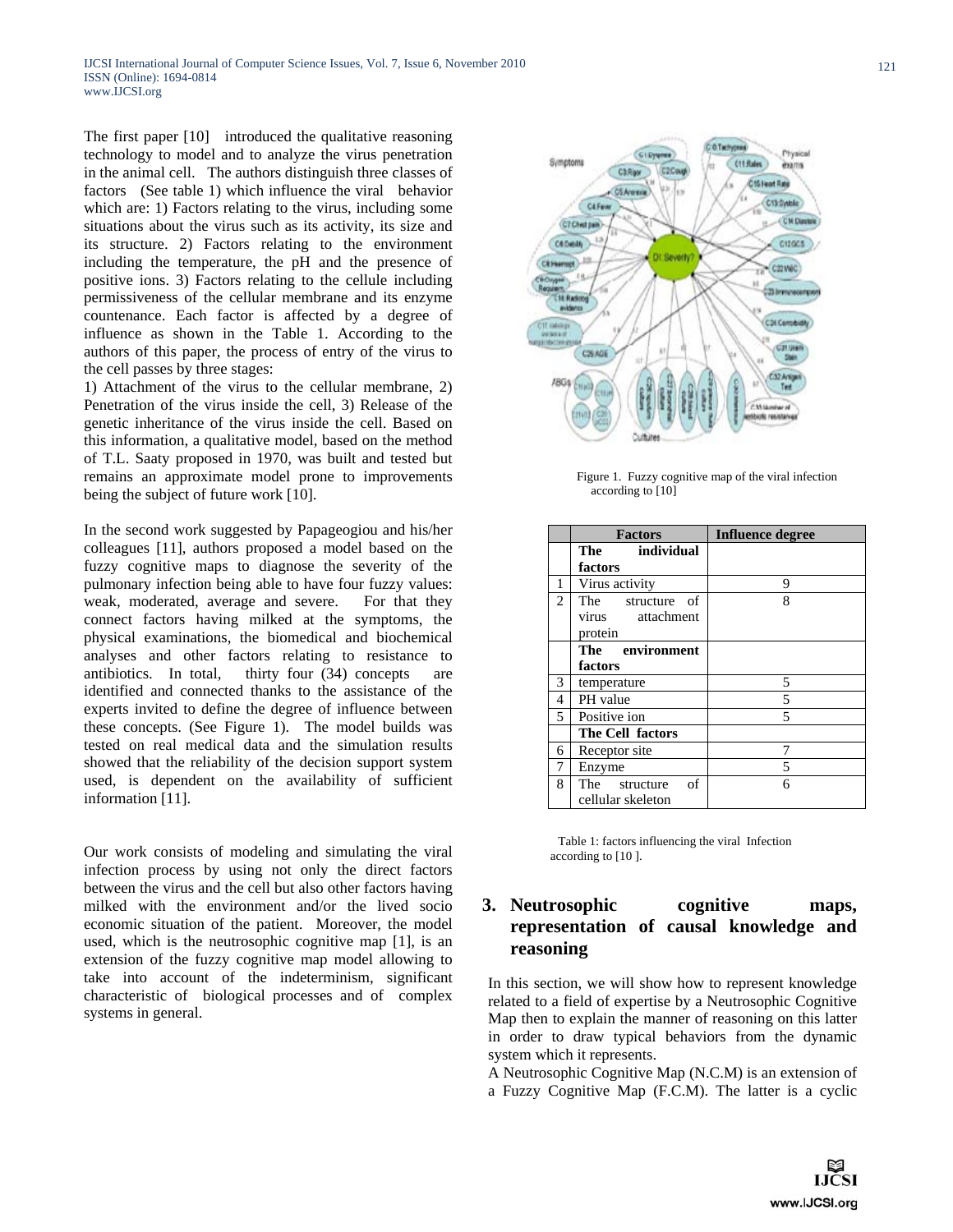graph directed whose nodes represent the variables of the field of speech and whose arcs define causal relations between each pair of variables. These causal relations take their values in the interval  $[-1\ 1\ ]$ . N.C.M take their values of causalities in the same preceding interval but can also be indeterminate. Cognitive maps whose values of causalities belong to the set  $\{-1,0,1,?\}$  is known as Simple Neutrosophic Cognitive Maps [1]. A state vector associated with a cognitive map is given by the vector:  $S = (s_1, s_2, s_3, \ldots, s_N)$ , where the state of node *i* could be represented by values "*1", "0" and "?" w*hose significances are respectively, *active, inactive or indeterminate.* The reasoning carried out on a cognitive map makes it possible to draw all the typical behaviors from this map, i.e. the typical behaviors of the dynamic system that this cognitive map represents. Each behavior of the dynamic system is obtained by the stimulation of the adjacency matrix of the cognitive map by a suitable state vector via an iterative multiplication until we fall on a state vector which is already obtained in the preceding iterations. Before applying the  $K<sup>ieme</sup>$  iteration, a thresholding function is applied to the state vector of the  $(K-1)^{eme}$  iteration defined as follows [1]:

$$
N + M? = \begin{cases} ? & , & if N = 0 \text{ and } M > 0 \\ 1 & , & if N > 0 \text{ and } M > 0 \\ 0, & if N < 0 \end{cases}
$$

A typical behavior represents an equilibrium state of the cognitive map and it is not other than a fixed point or a limit cycle. In order to illustrate this, we give the following example.



Figure 2.1: Hacking of e-mails by students

E**xample [**1]: The simple neutrosophic cognitive map of Figure 2.1 represents causal knowledge relating to the phenomenon of e-mails hacking by students. The arcs in dotted lines represent indeterminate causal relations. Concepts of this cognitive map are: C1 (Curiosity);  $C2 -$ (Professional rivalry); C3 (Jealousy/ enmity); C4 – (Sexual satisfaction) ; C5 ( Fun/pastime). C6 ( To satisfy ego) ; C7 (Girl students) ; C8 ( Breach of trust. ). Figure 2.2 represents the corresponding adjacency matrix. Given the starting state vector  $S1 = (0 ? 0 0 ? 0 0 1)$ , Inference of the N.C.M of the figure 2.1 gives the scenario depicted in figure 2.3.

| $\mathbf{1}$ |
|--------------|
| 0            |
| 1            |
|              |
| $\mathbf{0}$ |
| 0            |
| 1            |
| 0            |
|              |
|              |
| 0            |

Figure 2.2 The adjacency matrix of the Fig. 2.1

We reached a typical behavior, after five iterations, which can be interpreted as follows:

| $\rightarrow$ (0 ? 0 0 ? 0 1 1) = S2<br>$S1*N(E) = (0 ? 0 0 ? 0 0 1)$<br>$\ldots$ Iteration 1   |
|-------------------------------------------------------------------------------------------------|
| $S2*N(E) = (0 ? ? 0 ? 0 ? 1)$<br>$\rightarrow$ (0 ? ? 0 ? 0 1 1) = S3                           |
| $\ldots$ Iteration 2<br>$S3*N(E) = (0 ? ? 0 ? ? ? 1 + ?)$<br>$\rightarrow$ (0??0??11) = \$4     |
| Iteration 3                                                                                     |
| $S4*N(E) = ( ? ? ? 0 ? ? ? ? +1) \rightarrow ( ? ? ? 0 ? ? 1 1) = S5$<br>Iteration 4            |
| $S5*N(E) = ( ? ? ? 0 ? ? ? 1)$ $\rightarrow$ $( ? ? ? 0 ? ? 1 1) = S6 =$<br>S5 Iteration 5  End |
|                                                                                                 |

Figure 2.3: A Scenario of reasoning on the cognitive map of Figure 2.1

If the "Hackers" are girl students then they act of a breach of trust and an indeterminate way of: c1, c2; c3, c5 and c6 and not for a cause of c4.

# **4. A case study: The viral infection**

According to [10], the infection is "Invasion of an alive organism by micro pathogenic organisms (bacteria, virus, mushrooms, parasites). During an infection the pathogenic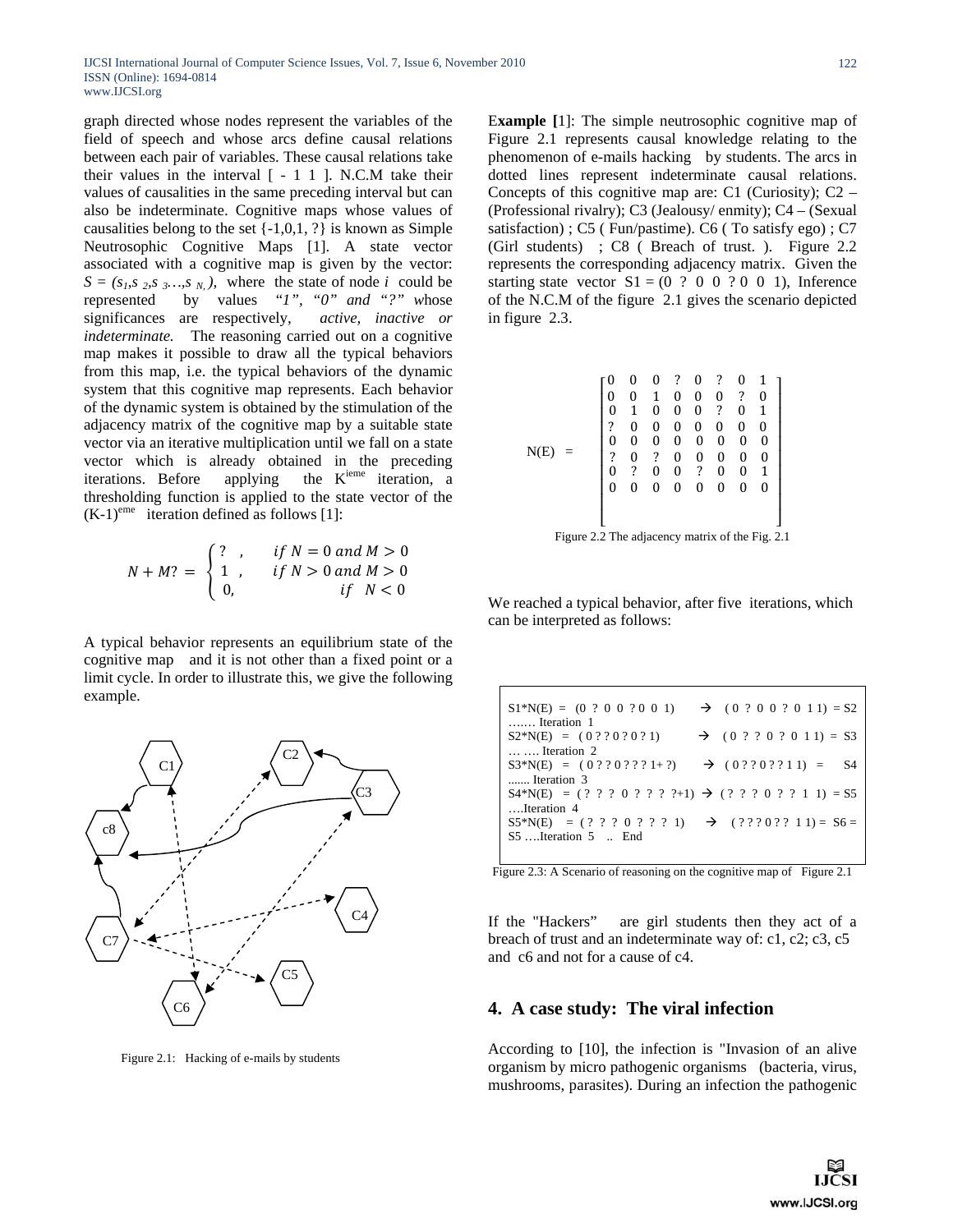micro-organisms act while multiplying (virulence) and possibly by secreting toxins ". A virus according to [6] is defined by: "Microscopic, simple infectious agent that edge multiply only in living room cells of animals, seedlings, gold bacteria." The process of the infection passes by the seven (7) following stages [6]. a) Attachment of the virus on the surface of the host cell. b) Penetration of the virus and injection of its genetic inheritance inside the cell. c) Transcription of the viral genome to produce of A.R.N- messenger (ARNm) d) Translation of the viral RNAm to proteins. e) Reproduction of the viral genome to form virus genomes. f) Assembly of the genomes wire with proteins produced to give rise to viruses. g) Left the offspring of the virus of the host cell, and the cycle begins again to attack another cell of the same organism or another organism. Two dominating factors play their roles in the viral infection which are the pathogenic force of the virus and the immunizing force of the host cell which determines the infection or the non infection of the latter, as explained in [5 ]: "an infection develops when natural defenses of the organization cannot prevent some; it is the relationship between the quality of the immunizing defenses, more or less compromised during a variable time, and the pathogenic capacity, more or less marked, germ which determines the appearance or not of the infectious disease. Another significant factor which plays its role in the mechanism of the viral infection is well the environment. Indeed much viral infections are of latent type, i.e. without harmful effects on the life of the cell and the organization structurally identical to the parent virus. The actions of the virus depend both on its destructive tendencies toward a specific host cell and on environmental conditions." [6]." Viral infection does not always result in cell death or tissue injury; in fact, most viruses lie dormant in tissue without ever causing pathological effects, or they do so only under other, often environmental, provocations." [6].

Our work is an attempt aiming at bringing into play not only the internal factors (cell-virus) but also the external factors related to the environment in order to better understand this mechanism of the viral infection. All these factors and the relations which can exist among them are modeled graphically by a neutrosophic cognitive map on which will be carried out a causal reasoning making it possible to deduce all its possible behaviors.

# **5. Implementation**

We developed a tool for construction and manipulation of Fuzzy and Neutrosophic Cognitive Maps allowing us to reason on complex systems. By way of application, we modeled and simulated the process of the viral infection.

With the assistance of experts, we enumerated twenty three (23) different concepts and 30 relations of influence between these concepts describing the viral infection. We give hereafter these concepts as well as the relations of influence between them.

- C1. Radioactivity
- C2. Smoking
- C3. Socio-economic conditions
- C4. Malnutrition
- C5. Drug immunosuppressor
- C6. Congenital disorder of immunity
- C7. Chemical products
- C8. Cancer
- C9. Hygiene
- C10. Immunodepression
- C11. Viral infection
- 12. Bacterial infection
- C13. Temperature of the body
- C14. Diabetes
- C15. Contagious persons
- C16. Demolition of suspect animals
- C17. Animal tanks
- C18. Industry
- C19. Globalization
- C20. PH of the virus medium.
- C21. Vaccination
- C22. Existence of positive ions around the cell
- C23. Effet of Greenhouse

The qualitative relations between these concepts are given as follows:

- R1. Radioactivity (+) Cancer
- R2. Smoking (+) Cancer
- R3. Chemical products (+) Cancer
- R4. Cancer (+) Temperature of the body
- R5. Temperature of the body (+) viral Infection
- R6. Bacterial infection (+) Temperature of the body
- R7. Demolition of suspect animals (-) animal Tanks
- R8. Animal tanks (+) viral Infection
- R9. Animal tanks (+) bacterial Infection
- R10. Industry (+) Chemical products
- R11. Industry (+) the effect of greenhouse
- R12. Globalization (+) viral Infection
- R13. Hygiene (-) Smoking
- R14. Hygiene (-) viral Infection
- R15. Hygiene (-) Contagious persons
- R16. PH of the medium of virus (+) viral Infection
- R17. Vaccination (-) viral Infection
- R18. Existence of positive ions around the cell (+) viral Infection.
- R19. Viral infection (+) Temperature of the body
- R20. The effect of greenhouse (+) viral Infection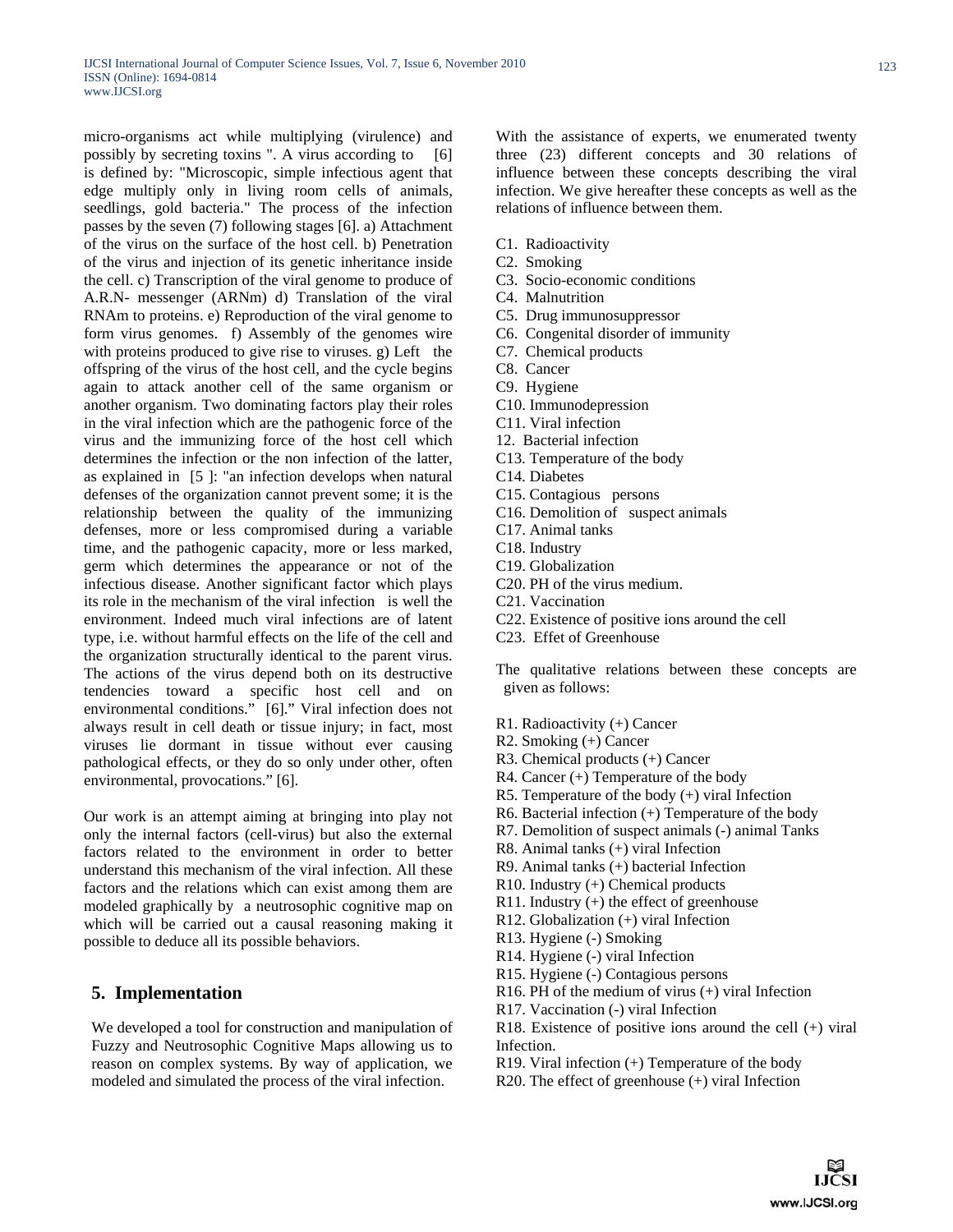

Figure 3: The cognitive map « Viral infection » created by the developed tool.

- R21. Viral infection (+) Contagious persons
- R22. Contagious persons (+) viral Infection
- R23. Socio-economic conditions (-) viral Infection
- R24. Socio-economic Conditions (-) Malnutrition
- R25. Socio-economic conditions (+) Hygiene
- R26. Malnutrition (+) Immunodepression
- R27. Drug immunosuppressor (+) Immunodepression
- R28. Congenital disorder of immunity (+)
- Immunodepression
- R29. Diabetes (+) Immunodépression
- R30. Immunodepression (+) Viral Infection.

Now, we can build the cognitive map using the developed tool, as shown in figure 3. Using the same tool, we can also obtain all the possible scenarios, also called typical behaviors. These last constitute a subset of the research space consisting of 8388606 possible cases to consider, i.e more than 8 million cases. As an indication, the time necessary to explore all these cases is 1 hour 20 mn using a computer equipped with a Core2Duo 2GHz processor and a 2Go of RAM.

As an example, when "greenhouse effect" concept is activated, the inference of the cognitive map of the figure 4 (which shows the cognitive map of the virus infection process plus an indeterminate relation between the effect of greenhouse and diabetes) gives the following typical behavior shown in Table 2. This scenario could be interpreted as follows: If effect of greenhouse concept is positively activated then:

a) The concepts Viral infection, Temperature of the body and Contagious persons are positively activated.

b) The concepts Cancer, Immune- depression and Diabetes are activated with an indeterminate manner.

c) The remaining concepts are not activated.

# **6. Conclusion and future work**

We developed a tool for reasoning on causal qualitative knowledge represented by neutrosophic cognitive maps. These last are an extension of fuzzy cognitive maps which make it possible to take into account the indeterminism in the study of the complex systems. Like first application, we studied the process of the viral infection. With this intention, we took into account not only factors directly dependent on the cell and the virus but also those factors relating to the environment (such as effect of greenhouse) and the socio economic reality (such as malnutrition and globalization). The tool we developed allows handling and analyzing fuzzy and neutrosophic cognitive maps and it is independent of the field of expertise.



Figure 4: Neutrosophic cognitive map (indeterminate relation between « Effect of greenhouse » and « Diabetes »)

| Concept                                | Effect        |
|----------------------------------------|---------------|
| Radioactivity (0)                      | no effect     |
| Chemical products (0)                  | no effect     |
| Bacterial infection (0)                | no effect     |
| demolition of Suspect animals (0)      | no effect     |
| Smoking (0)                            | no effect     |
| Cancer (?)                             | indeterminate |
| Temperature of the body $(+)$          | positive      |
| animal Tanks (0)                       | no effect     |
| Globalization (0)                      | no effect     |
| Industry (0)                           | no effect     |
| Viral infection $(+)$                  | positive      |
| Vaccination (0)                        | no effect     |
| PH of the medium of virus (0)          | no effect     |
| Hygiene (0)                            | no effect     |
| Socio-economic conditions $(0)$        | no effect     |
| Malnutrition (0)                       | no effect     |
| Drug immunosuppressor (0)              | no effect     |
| Congenital disorder of immunity (0)    | no effect     |
| <b>Immune depression (?)</b>           | indeterminate |
| Diabetes (?)                           | indeterminate |
| Contagious persons (+)                 | positive      |
| Existence of pos. ions around cell (0) | no effect     |
| greenhouse effect $(+)$                | positive      |

Table 2: An execution scenario of the developed viral infection system.